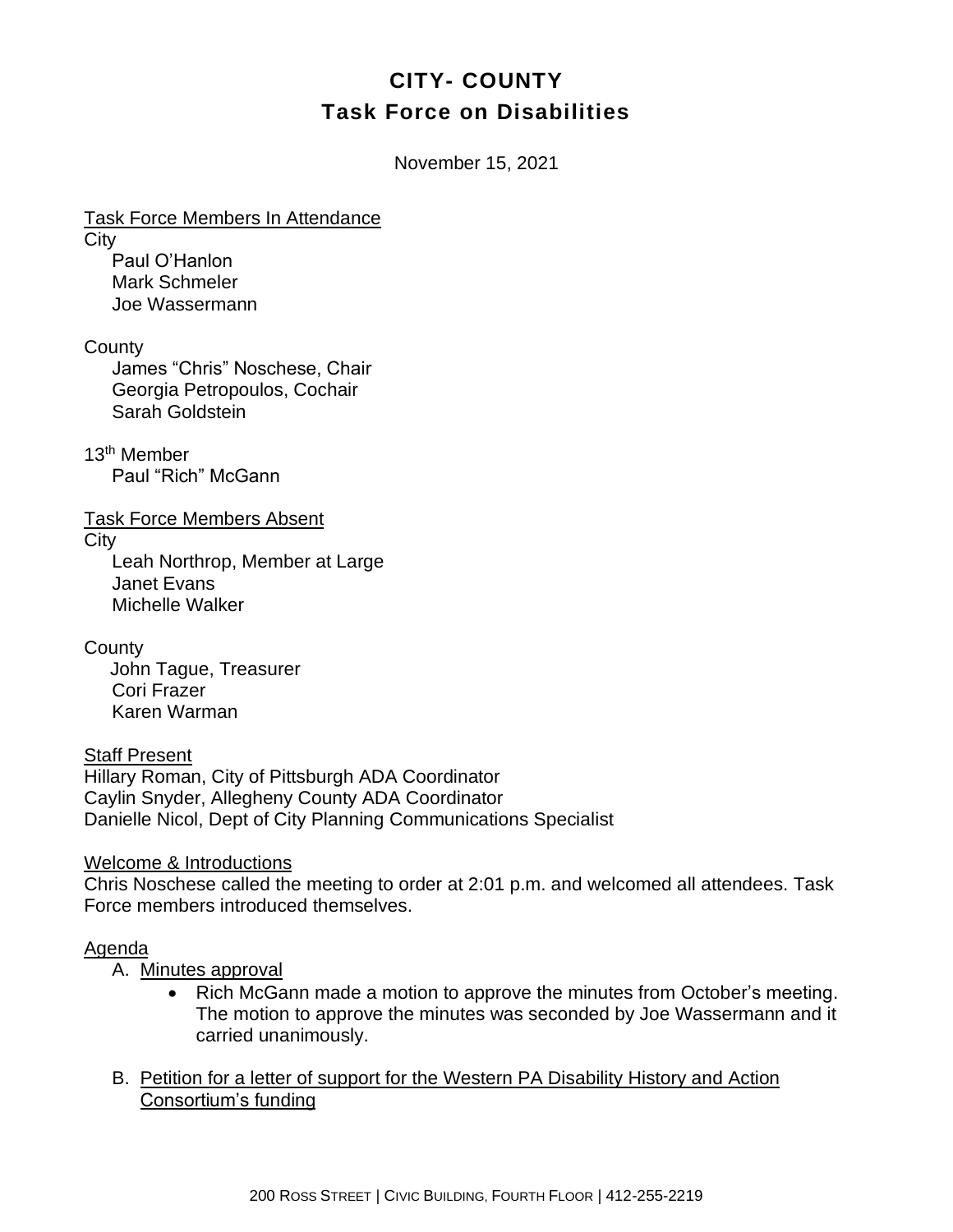- Tina Calabro, the Acting Director for the Western PA Disability History and Action Consortium, talked about the organization's goal to be a resource for disability history in the region and gave an overview of their mission and activities.
- She asked whether the CCTFD would be interested in writing a general letter of support for the organization to aid their funding efforts.
- Chris and Paul O'Hanlon abstained from voting as members of the Consortium.
- Rich asked whether the organization is related to Reel Abilities. Tina answered that there is an overlap in membership, but there is no formal relationship.
- Tina mentioned that the group is always looking to expand membership to increase diversity.
- Georgia Petropoulos made a motion to approve a letter from the Task Force. Sarah Goldstein seconded the motion and it carried unanimously.
- Tina offered to send examples of support letters to the CCTFD.
- Tina also reminded the CCTFD about the invitation to participate on the Penn Hills advisory group to the PA Commission on Human Relations.
- Sarah asked whether people can join the meetings by telephone and Tina confirmed that they could.
- Chris asked whether there would be a conflict of interest between those who represent the county generally on the Task Force participating in a Penn Hillsfocused advisory board. Tina responded that there shouldn't be a conflict as the advisory board is merely looking to become better informed on general disability rights issues.
- Chris asked what kind of disability demographics they are looking for. Tina said they are looking for all kinds of people.

## C. Executive Committee meeting report

- Members of the Executive Committee met the previous week. They discussed a range of topics.
	- o Response/plan for communications to Eradicate Hate group:
		- Leah Northrop and John Tague would like to speak with Leon Ford, who is a member of the group, about improving accessibility at their events.
		- They would also like to invite Leon to a CCTFD meeting.
	- $\circ$  Extending the reach of the CCTFD as a whole (communications, etc.):
		- The group discussed a range of possibilities for increasing public awareness of the Task Force and their work, including newsletters and social media.
		- Georgia and Hillary offered to help support outreach and engagement.
	- $\circ$  John's proposal to add the previous Chair to the Executive Committee:
		- Members discussed adding the previous Chair of the CCTFD to the Executive Committee.
		- The Task Force would have to approve of this change and reflect it in the guidelines.
		- Chris asked to have this added to the December meeting agenda.
	- o Use of Small Differences funds:
		- John recommended that the Task Force use leftover funds from this project to create a follow-up documentary on the subjects from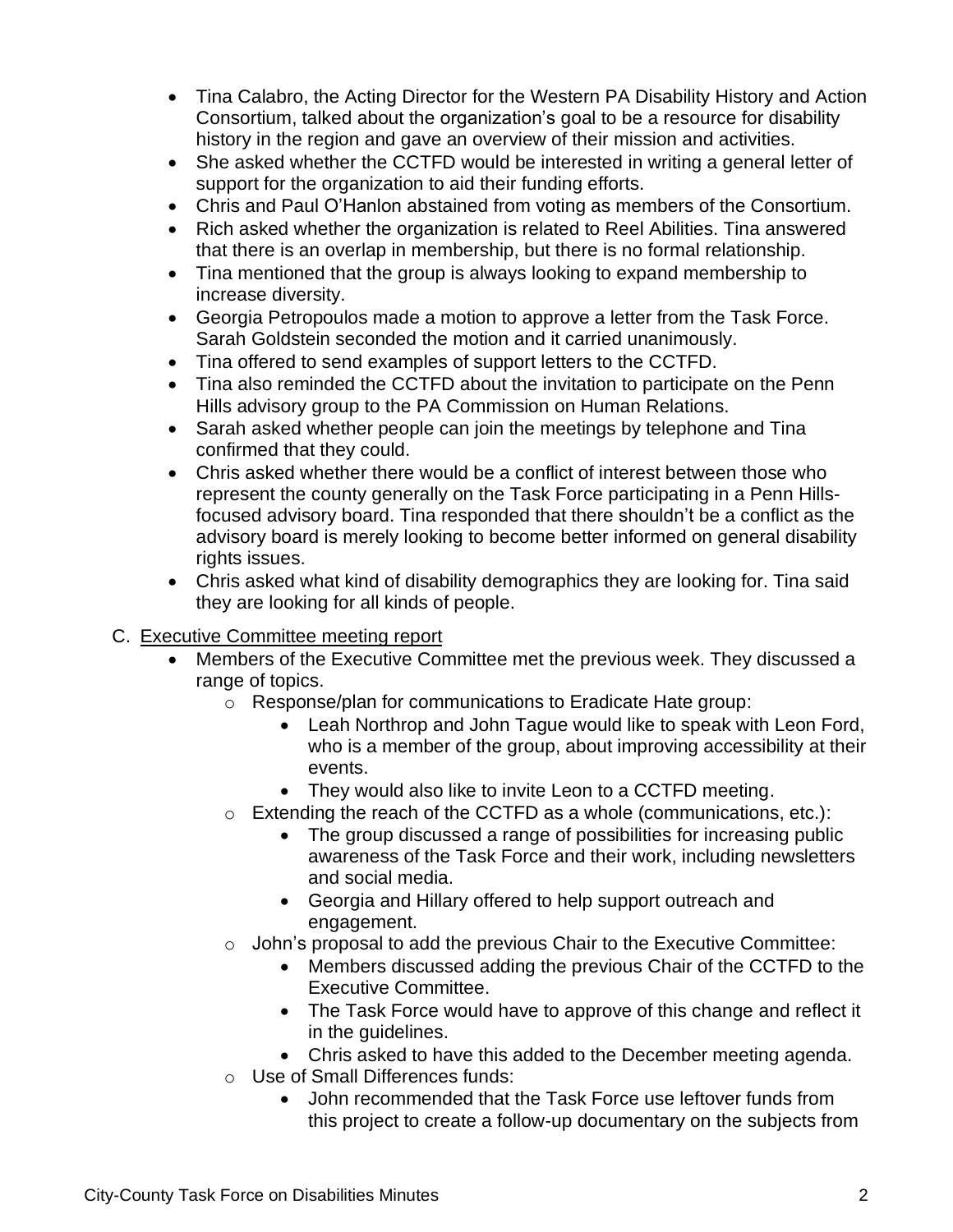the previous film. The focus would be on employment for people with disabilities in Allegheny County.

- John suggested having this discussion in December after there has been more discussion about the CCTFD employment project.
- o Meeting with Mayor-elect Gainey joint effort with Oakland for All:
	- The groups are interested in live-streaming a conversation between Ed Gainey, Oakland for All, and the Task Force.
	- The groups should try to schedule it as soon as possible, and include Councilperson Strassburger and other representatives.
	- The Task Force should start putting together a list of topics asap.
- D. Presentation from the Port Authority on the Belasco Station project
	- John Binsse from the Pittsburgh Port Authority (PPA) presented plans to make accessibility updates to the Belsasco Station on Broadway Avenue in Beechview.
	- The station is currently a small island in the roadway.
	- Improvements include moving the platform to the inbound side of St. Catherine's church. This will involve removing access to Broadway Avenue from Belasco by car.
	- Guard rails and shock absorbers will protect the station and crosswalk from an out-of-control vehicle.
	- The platform will have an accessible ramp at both the rear and front.
	- Belasco Station will also have a shelter to protect passengers from rain and snow and a bench to rest on.
	- PPA has exceeded minimum accessibility criteria by increasing the size of the landing area above the ramp to six feet which accommodates those using larger mobility devices.
	- Paul brought up that the design should account for the way foot pedals on a wheelchair may obstruct the footpath when a person is seated near the bench area. John agreed and said that this will be reviewed with the architects. They can make changes around where and how the bench sits in the station.
	- Georgia added that the seating area designated for wheelchair users looked to be a bit too close to the stairwell and may present a danger.
	- Rich asked whether there were plans to upgrade other stations. John replied that while the Belasco Station is the only station currently being upgraded, they do have plans to improve the other stations in the future.
	- Chris brought up that the steps will need something to indicate where they are for people who are blind and use canes. John said that there are tactile strips where the code requires them, but he will double check to be sure there aren't further improvements they can make around the stairs. The City is working with PPA to ensure that all wayfinding improvements for people who are blind and visuallyimpaired are deployed.
	- Chris also brought up snow removal concerns. He wondered if there could be a heating element for people who are unable to see or avoid ice and snow. John said that heated pathways are not an option for this station. PPA's policy dictates that station platforms are a priority for snow removal and there are over 100 folks who do this work in the winter months.
	- Joe asked about the kind of detectible warning surface being used. John responded that there would be LED flashing lights and full width tactile strips.